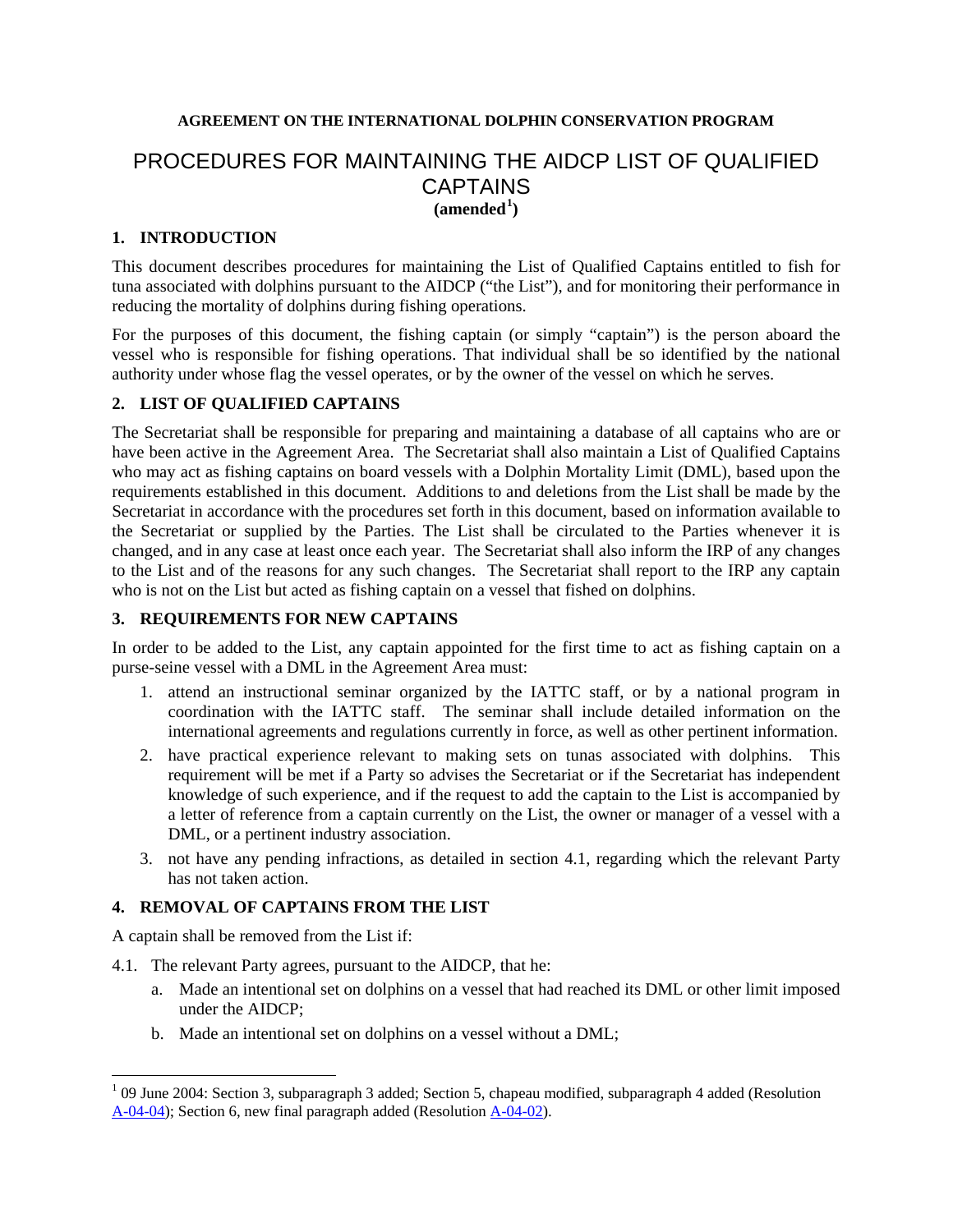- c. Served as fishing captain on a vessel required by the AIDCP to carry an observer without an observer aboard;
- d. Committed one of the following infractions: obstructing, intimidating, interfering with, influencing, bribing, or attempting to bribe an observer in the course of his duties;
- e. Committed an infraction, pursuant to Annex IV (III) 4.g of the AIDCP, relating to the use of explosives.
- f. Committed infractions which are determined by the IRP to form a pattern and are accepted as such by the Meeting of the Parties.
- 4.2. He served as fishing captain on a vessel of a non-Party state that was not complying with the management measures of the AIDCP, as determined by the Meeting of the Parties or the Joint Working Group on Fishing by Non-Parties.

In addition to the above, a captain may be removed from the List, either temporarily or permanently, if the Meeting of the Parties decides, taking into account any recommendations from the IRP, that his actions have undermined the objectives of the AIDCP. The reasons for such removal may include, *inter alia*, having committed a large number of infractions other than those listed above, having a consistently poor performance, determined from the record of dolphin mortality per set, and having in two or more consecutive years been responsible for a vessel utilizing, and exceeding, its entire DML for the year.

For a captain at sea on the date on which such removal from the List would otherwise occur, the action taken shall not take effect until the date that the vessel reaches port.

## **5. REINSTATEMENT OF DISQUALIFIED CAPTAINS**

A disqualified captain shall be reinstated on the List provided that:

- 1. He has complied with any sanctions imposed on him by the relevant Party;
- 2. His reinstatement is requested by a Party;
- 3. He has attended an instructional seminar contemplated in Section 3.1 above; and
- 4. He does not have any pending infractions, as detailed in section 4.1, regarding which the relevant Party has not taken action.

A captain removed from the List pursuant to paragraph 4.1.e above may not be reinstated for a period of three months.

A captain may not be reinstated to the List more than twice, unless the Meeting of the Parties, taking into consideration the recommendations of the IRP, determines otherwise.

## **6. MONITORING THE PERFORMANCE OF ACTIVE CAPTAINS**

The Secretariat shall collect the information necessary for monitoring the performance of active captains, as follows:

- 1. Performance in reducing dolphin mortalities;
- 2. Attendance at instructional seminars contemplated in Section 3.1 above;
- 3. Record of possible and confirmed infractions and sanctions; and
- 4. Removals from and reinstatements to the List.

Each year the three captains with the best performances shall be recognized. Rankings will be based on standardized performance measures approved by the Meeting of the Parties, proportion of sets with zero mortality, and compliance with the AIDCP. Only captains who made a number of sets on dolphins equivalent to at least 90% of the average number of sets on dolphins made in that year by all vessels that fished with full-year DMLs will be considered.

Any fishing captain on a vessel operating under the AIDCP who has committed two or more night set